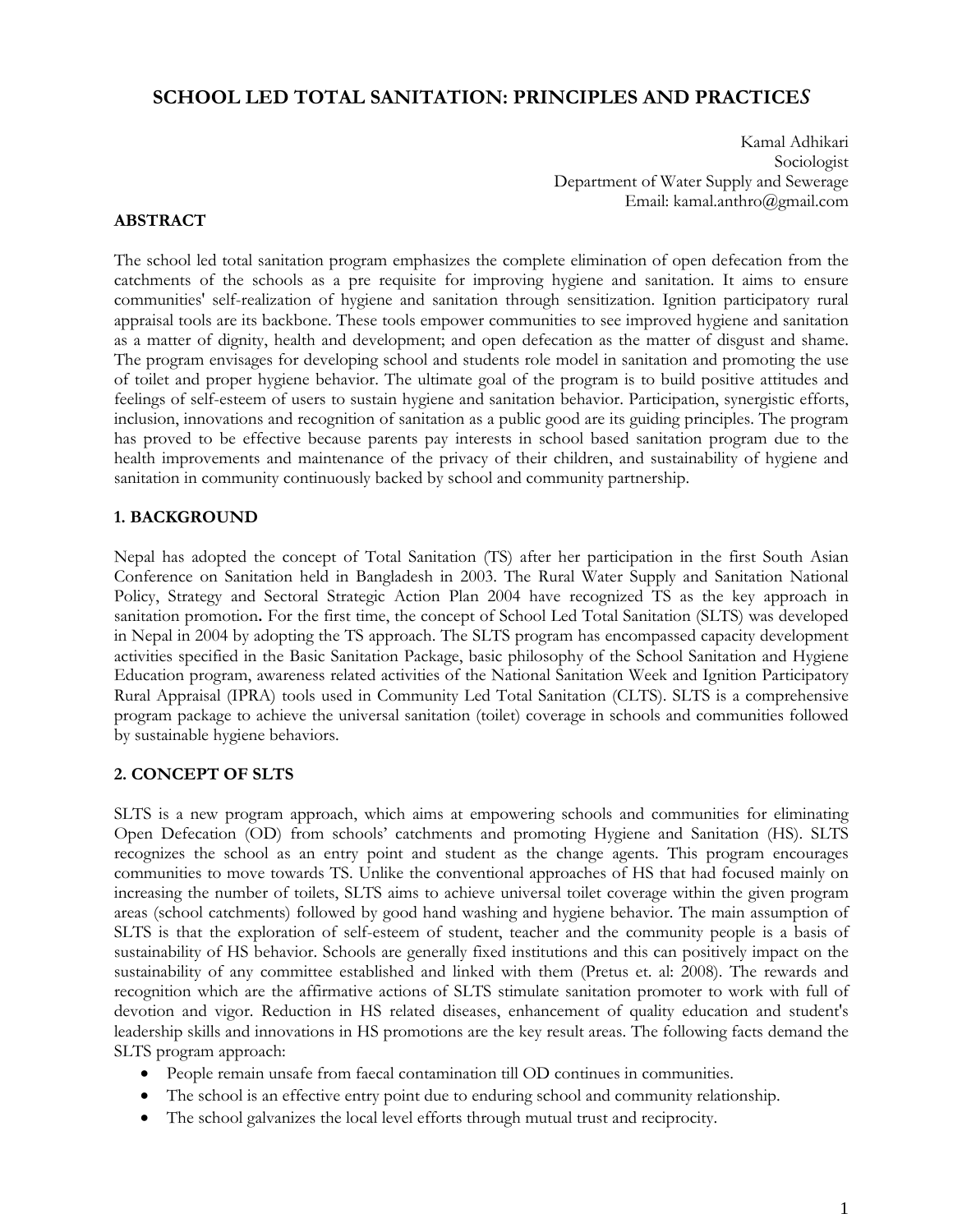- The school and community partnership is a basis of sustainability and institutionalization.
- SLTS help fulfill resource gap through optimal mobilization of local resources including the support of the local bogies of the Government.
- Inclusiveness and participation is ensured because of universal toilet coverage and participatory planning and self-monitoring mechanism.
- SLTS is a demand generating approach since students work as a pressure group to catalyze their parents for building toilets and adopting good hygiene behavior.

# **3. STRATEGIES**

Stakeholders' collaborative effort is taken as a broader strategy of SLTS to facilitate policy development, planning, implementation, monitoring and evaluation. SLTS recognizes teachers and School Management Committee (SMC) and Parents Teachers Association (PTA) as the mover and shaker and the students as the change agents. The behavioral transformation, maintenance of environmental sanitation, promotion of sanitation facilities and total elimination of OD are its building blocks. SLTS has assumed that the revolutionary change in the thinking of students, teachers and communities takes place with the use of IPRA tools coupled with mass sensitization activities innovated locally. The participation of a wide range of stakeholders such as local Government bodies, Non Governmental Organizations (NGOs), Community Based Organizations (CBOs), local clubs, forest users groups, local clubs, etc., partnership with other development activities (income generation activities, informal education, etc.), use of participatory tool (social mapping, street drama, door to door visit program, etc.), capacity building of stakeholders (training, workshops, exposure visits, etc.), implementation of advocacy and awareness raising activities ( radio program, wall painting, distribution of education materials, etc) and optimal mobilization of local resource (indigenous skills, local materials, money, etc.) are the key strategies of SLTS program. The school and community level plan of action synergizes local efforts, capitalize local knowledge/resources, enhance togetherness and build ownership. A hidden aspect of SLTS is that self-realization of student and community people about the importance of total sanitation approach results in the improved HS once they are sensitized to look sanitation as a matter of health, dignity and development as well as a 'public good'.

# **4. PROGRAM ACTIVITIES**

SLTS is a comprehensive program package of school and community sanitation. It comprises coordination, capacity development, community sensitization and promotion of sanitation facilities. These activities are accomplished in partnership with the local Government bodies, SMC, PTA, schools, communities, local clubs, etc. The SLTS program comprises software (orientation, exposure visit, advocacy, awareness, etc.) and hardware (construction of latrine, urinal, water supply facilities, etc.) aspects of HS. The program period of SLTS is designed for 3 years. However, the promotion of sanitation facilities and behavioral changes take place continuously for further promotional actions including post-Open Defecation Free (ODF) actions. It is important to note that promotional actions may happen serially or simultaneously in school and community irrespective of sequential steps of SLTS program; and there are several instances that even the orientation and introduction of the IPRA/mass sensitization tool alone could empower communities to promote toilet and achieve OD free situation on their own provided effective facilitation are ensured. For this, community people could be organized in the Community Action Groups in different *Toles* for promotional actions. The process of SLTS is elaborated as follows:

**4.1 First phase-development phase:** In this phase, the capacity of the school level stakeholders such as teachers, members of SMC and PTA, child clubs, women groups and VDC secretary is developed for planning, programming, identification of resources, mobilization of stakeholders and development of the school/community level plan of action. Child clubs are formed in schools to organize and strengthen them as the powerful change agents. The following key activities are accomplished to create an enabling environment for action: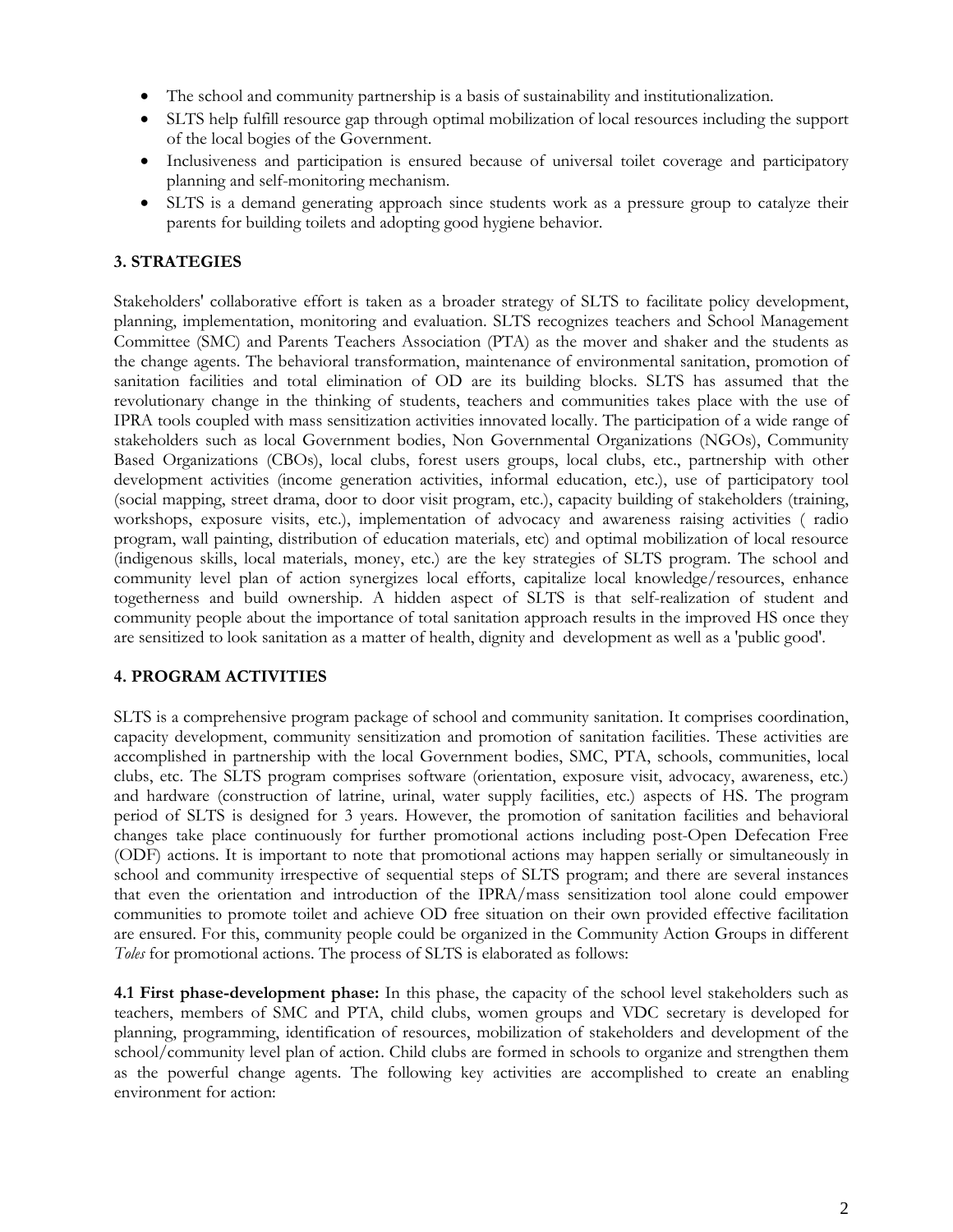- Orientation of stakeholders.
- Formation/re-formation of child clubs in schools.
- Formation of school catchments level sanitation committee (if needed).
- Development of the school/community level plan of action.

**4.2 Second phase-promotional phase:** This phase emphasizes social mobilization and promotion of toilets in schools and communities. Students, teachers, child club members, staff of NGOs/CBOs/local clubs and Water Supply and Sanitation Division/Sub-Division Offices (WSSD/SDOs), etc facilitate to apply IPRA/community sensitization tools and organize communities for promotional actions. Walk of praise and shame and development of social map help school/communities to assess the local situation, select technological options, set time line for toilet promotion, initiate construction work and declare ODF situation. Both the school and community work closely to improve hygiene and sanitation situation. In most cases, schools work as the linkage institutions to maintain relationship and communication between support agencies and users and recognize the sanitation promoters. The following key activities are undertaken in this phase:

- Promotion of toilet, urinal and water supply facilities in school.
- Entry and rapport building with communities.
- Use of IPRA and participatory community sensitization tools and analysis of sanitation situation.
- Formation and mobilization of Community Action Groups (if needed).
- Development and implementation of community level Plan of Action.
- Promotion of toilets in communities.
- Declaration of ODF situation.
- Reward and recognition.

**4.3 Third phase-upgrading and follow up phase:** Maintenance of the sustainability of behavior and sanitation facilities are the prime goals of SLTS. So, continuous upgrading of facilities, innovation in approaches/technology and knowledge management is therefore emphasized largely even after the attainment of the ODF situation. For replicating the efforts and retaining the community sentiments, following interventions tale place in this phase:

- Advocacy and awareness.
- Upgrading of toilets and sanitation facilities.
- Exposure visit for learning exchange.
- Self-monitoring and facilitation of local level activities.
- Documentation, dissemination and knowledge management.

# **5. RESOURCE MOBILIZATION**

In the SLTS program, local resources are optimally mobilized through local credit and self-help initiatives. The integration of HS activities with other development programs helps fulfill the resource gaps. Rewardrecognition/revolving fund are provisioned to promote households toilets. Schools are provided with financial support to construct child-friendly, gender-friendly and differently abled person-friendly latrine, urinal and water supply facilities. The central role of the local Government bodies such as District Development Committee (DDC), Municipality and Village Development Committee (VDC) is recognized particularly for toilet promotion among socially disadvantaged and densely settled landless communities.

# **6. CAPACITY DEVELOPMENT**

It has long been experienced that most of the HS related capacity development activities emphasize on building knowledge rather than attitude. The SLTS nevertheless aims to develop attitude, build alliance and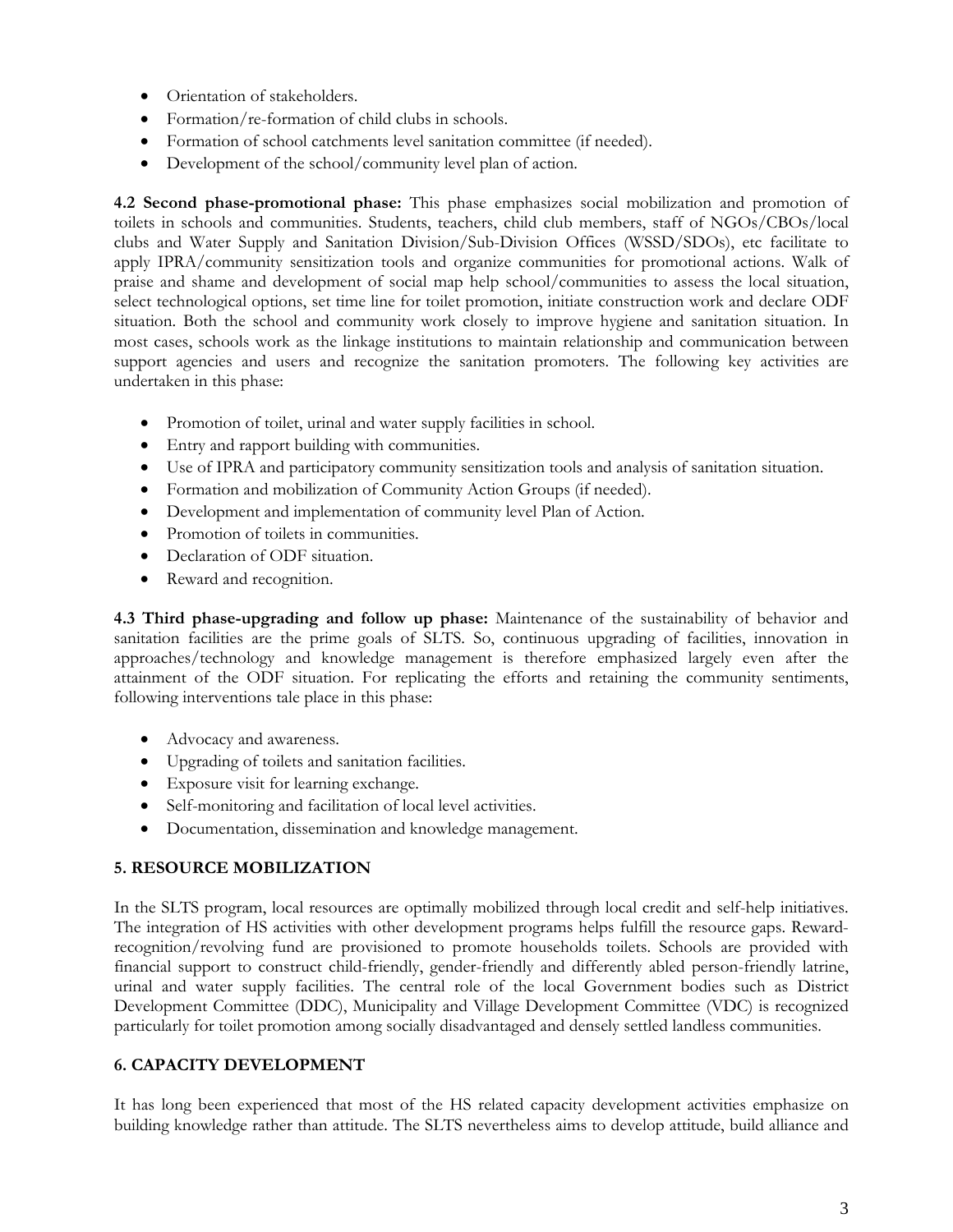enhance innovation and change. It emphasizes on sensitizing students and community people to recognize HS as a matter of their health, dignity and development. SLTS program includes orientation, exposure visits to capacitate policy makers, planners, implementers and communities. IPRA tools (e.g. walk of praise and shame, social and defecation mapping, faeces calculation, flagging in OD areas) as well as other community sensitization activities such as public recognition of sanitation promoters, study visit of model school and communities in sanitation, cartoon show, whistle blowing, installation of idols (where OD existed in the past), etc. are used to sensitize the communities. Street drama, inter-school competition in sanitation, demonstration of video, rallies and processions, etc also deserve the significance for mass sensitization. It is important to note that the effectiveness of IPRA/community sensitization tools is however subject to community's socio-cultural setting and geographical situation. It may or may not need to apply all the tools at a particular area because it depends on how communities respond to them. The IPRA tools are not the 'panacea' or 'magical stick' for bringing the sweeping changes in people's mind set because the impact of these tools depends on how effectively these tools are applied. So, the role of facilitators is central.

## **7. MONITORING AND EVALUATION**

The program activity of SLTS has been designed in a way to establish self-monitoring. Both school and communities are made responsible for monitoring/facilitating promotional actions. Following indicators are used for monitoring, evaluation and impact assessment:

- Construction, use and maintenance of water supply and sanitation facilities in schools.
- Institutionalization of child clubs to facilitate sanitation activities.
- Promotion of hand-washing behaviors.
- Promotion of student's hygiene and cleanliness in school and communities.
- Development and implementation of Plan of Action and local level norms.
- Rebuilding/upgrading of latrines and scaling up of SLTS.
- Generation of community demand of toilet/sanitation facilities.
- Declaration of ODF situation and its continuity.
- Development of educational quality and leadership skills of students.
- Enhancement of school and community partnership for financing and facilitation.
- Reduction in HS related mortality and morbidity.

# **9. ACHIEVEMENTS**

During inception period, the SLTS program was implemented in some schools in UNICEF supported Decentralized Action for Children and Women (DACAW) districts. For this, supports were provided to construct latrine, urinal and water supply facilities at schools. The Department of Water Supply and Sewerage (DWSS) begun to promote SLTS nationwide through WSSD/SDOs by adopting the Sanitation Promotion Norms-2007 and Total Sanitation Centered Program Implementation *Margdarshan*-2009. The Department of Local Infrastructure Development and Agricultural Road is also using these norms to promote sanitation in local levels. The Department of Education has accelerated toilet promotion in schools which has helped strengthen the SLTS initiatives. UNICEF has expanded the SLTS program approach in DACAW districts. Similarly, WHO, UN-HABITAT and Nepal Red Cross Society have been promotions SLTS in various forms and scales. Besides, the Rural Water Supply and Sanitation Fund Development Board, Nepal Water for Health, Water Aid Nepal, Environment and Public Health Organization, LUMANTI and other stakeholders have adopted the SLTS approach and worked together with the Steering Committee for National Sanitation Action (SCNSA), District Water Supply and Sanitation Coordination Committees (DWSSCC) *Chitwan* and other district level stakeholders to develop *Chitwan* as the Sanitation Model District. In Nepal, more than 50 VDCs and the catchments of hundreds of school and communities have been declared ODF through total sanitation approach. Contribution of SLTS in this regard is significant. Inspired by total sanitation initiative, DWSSCCs in several districts have begun to formulate district level strategic Action Plans on total sanitation. A whim for achieving ODF situation is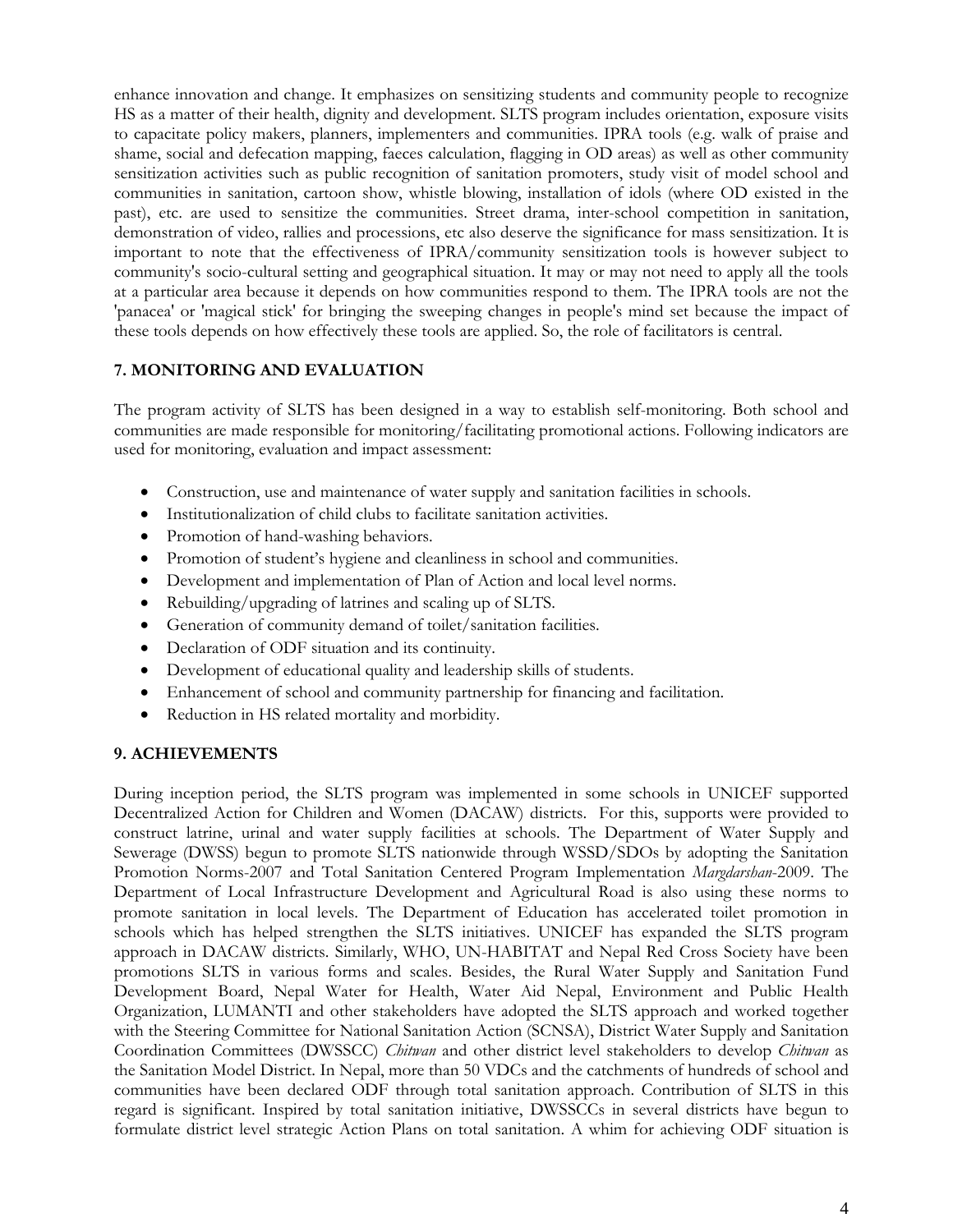propagating as a social movement throughout the country. The SLTS program could therefore be accredited as both an evolution and revolution in sanitation. The momentum gathered in sanitation promotion stimulated by SLTS is promising.

## **10. CHALLENGES AND RECOMMENDATIONS**

The SLTS program has created an enabling environment to develop school and student as the role model in sanitation, generate community demand of improved HS, encourage communities to take the feelings of positive competition to promote toilets and stop OD. Nevertheless, SLTS is not free from challenges. The major challenge is to sustain the growing community sentiment towards TS. Despite the remarkable achievements, the scaling up and the spirit of the SLTS is hindered due to some challenges: a) lack of competent facilitators at grass root levels to sensitize communities, b) landlessness stands as a big bottleneck to expand toilet coverage among slum/squatters, c) maintaining the OD free situation across highways, and d) movement of massive seasonal labors in brick kilns and during harvesting of the crops in the intensive farming areas often kills the spirit of ODF situation. In some cases, the affinity for hurried declaration of ODF status in communities has lowered the pace for promoting hygiene and sanitation in schools. In such cases, it seems that the very attempts for SLTS in place are prone for attaining ODF in communities rather than on 'sustainable' changes on hygiene behavior though the efforts made so far have generated a strong sentiment and inspiration to expand ODF campaigns in an accelerated manner through the strong institutional back up of school, child clubs, NGOs, CBOs, local clubs, WSSD/SDOs and the local Government bodies. For this, clear cut post-ODF strategy for improved sanitation and hygiene is equally important for attaining the anticipated results of the SLTS. Some of the recommendations for strengthening the SLTS program are as follows:

- Development of competent human resources is essential to effectively facilitate school and community level actions.
- Integration of the SLTS initiative with community forestry, local credit program, self-help development program, etc is indispensable for fulfilling the resource gaps.
- A strong mechanism should be developed and implemented to integrate SLTS in the annual program of local Government bodies such as DDC, Municipality and VDC.
- Study visit of model schools/communities in sanitation should be further strengthened to enhance learning, sharing and innovation.
- Success stories should be developed and disseminated by targeting different groups.
- Schools and communities should be encouraged to document the locally generated mass sensitization tools.
- Massive social marketing of lucrative technologies like eco-san is essential to motivate communities to build and use toilet and utilize waste as a resource.
- Promotion of community toilets is must among squatters and slums dwellers with a provision to manage locally.
- Documentation, self-monitoring and facilitation should be ensured for institution building and group dynamism in grass-root level.
- Post-OD free strategies should be sincerely implemented to continuously engage school/communities in action. For this, they could be motivated with additional promotional actions to upgrade toilet and introduce the concept of *healthy village*.

### **11. REFERENCES**

- Adhikari, K. (2008): Alliance Building, Innovation and Change: Learning from Sanitation Initiatives in Nepal, *Darpan* (Mirror of WATSAN sector ), DWSS
- Kar.K. (2004): Practical Guide to Triggering Community-Led Total Sanitation, Institute of Development Studies, University of Sussex, Bringhton, BNI 9RE,UK